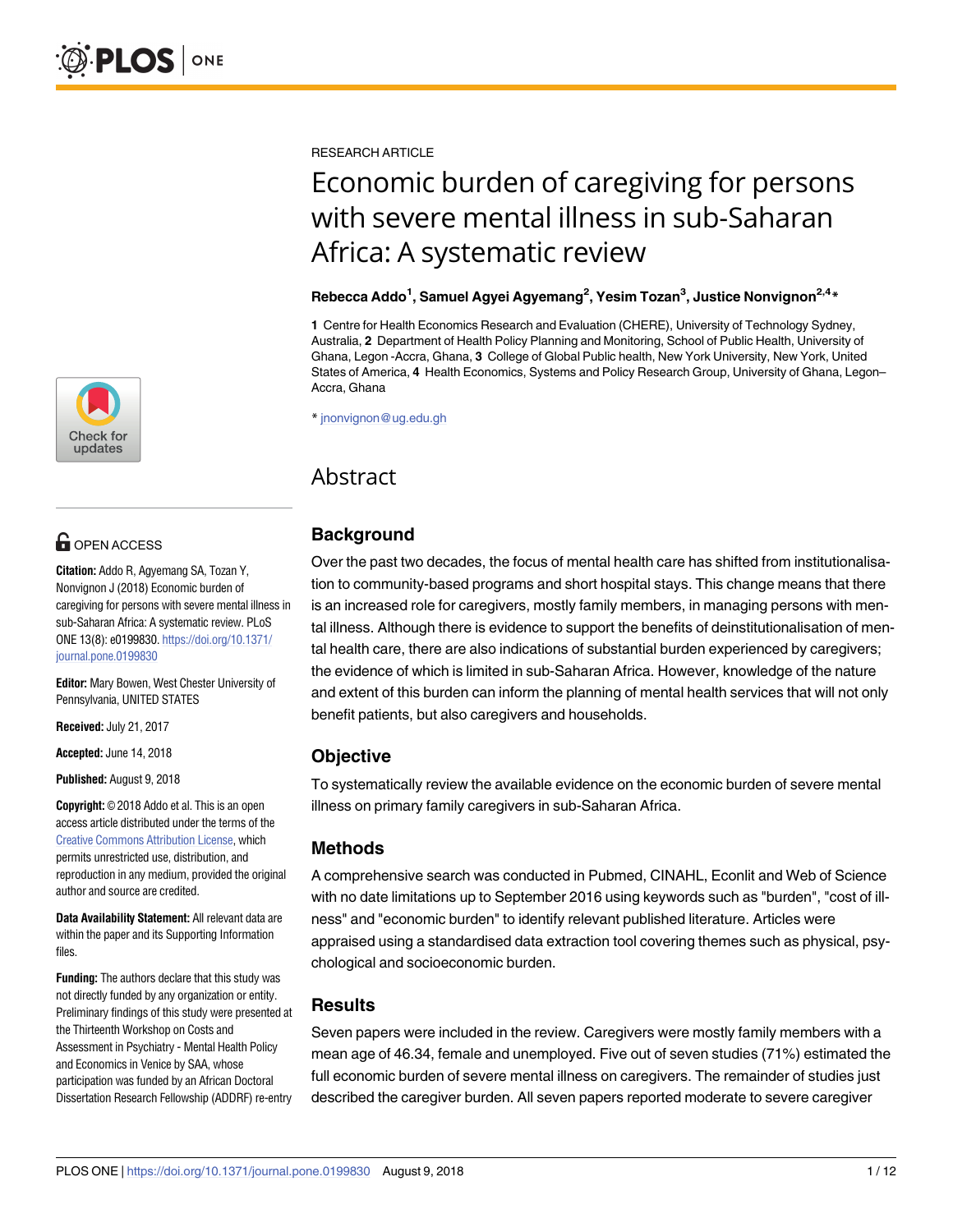<span id="page-1-0"></span>

grant award offered by the African Population and Health Research Center (APHRC) in partnership with the International Development Research Centre (IDRC). Please note that this grant was not received for conducting this study.

**Competing interests:** The authors have declared that no competing interests exist.

burden characterised by financial constraint, productivity loss and lost employment. The caregiver's level of income and employment status, severity of patient's condition and duration of mental illness were reported to negatively affect the economic burden experienced by caregivers.

#### **Conclusion**

There is paucity of studies reporting the burden of severe mental illness on caregivers in sub-Saharan Africa. Further research is needed to present the nature and extent of this burden to inform service planning and policymaking.

#### **Introduction**

Mental illness, a major public health problem worldwide, refers to any condition that significantly affects the cognition, behaviour, perception and emotions of the affected person. It also affects how the affected person interacts with other people [\[1,](#page-10-0) [2](#page-10-0)]. An individual is said to have severe mental illness when he/she experience serious functional and role impairment with resultant work disability [\[3\]](#page-10-0). Examples include depression, schizophrenia, anxiety disorders, bipolar and affective disorder. Recent estimates of the global burden of mental illness have been put around 324% of years lived with disability (YLDs) and 130% of disability-adjusted life-years (DALYs) globally [[4](#page-10-0)], notably higher than previous estimates of 21.2% of YLDs and 7.1% of DALYs [[5\]](#page-10-0). In sub-Saharan Africa (SSA), mental illness accounts for 19% of YLDs regionally [\[6\]](#page-10-0). These estimates place mental illness as one of the leading causes of ill-health and disability.

Over the past two decades, the deinstitutionalisation of mental health care has shifted the focus of the management of people with mental illness from state institutions to homes, implying that family caregivers, who are often unremunerated, take on an increased role in daily care instead of mental health professionals [[7\]](#page-10-0). Studies have shown that caring for a mentally ill patient affects various aspects of caregivers' life, including their quality of life and socio-economic status [\[8\]](#page-10-0). Family caregivers, for instance, are usually required to provide financial support, and endure the burden of economic difficulties. They also provide physical and emotional support to the patient and bear emotional and physical stress resulting from patients disturbing behaviours that consequently affect daily routines and ability to undertake usual social activities [\[9\]](#page-10-0).

Although there is evidence in support of the benefits of the deinstitutionalization of mental healthcare [[10](#page-10-0), [11](#page-10-0)], a growing number of studies has reported on the enormous social and economic burden experienced by primary family caregivers of persons with severe mental illness [\[12–16\]](#page-10-0). That said, it is worthy to note that the evidence on the burden on primary family caregivers is limited in SSA. However, the nature and extent of this burden can inform the planning of mental health services that benefits not only patients, but also their caregivers and families.

Studies that had previously reported the economic burden on primary caregivers, either as a review paper or in a systematic review, used different methodological approaches that often did not distinguish between direct costs (medical and non-medical) and indirect costs (income/productivity losses) of these diseases on caregivers and excluded intangible costs. [\[14,](#page-10-0) [17,](#page-10-0) [18](#page-10-0)]. They mostly adopted a purely descriptive approach to identifying the effects of caregiving on the quality of life of caregivers. However, quantifying the full economic burden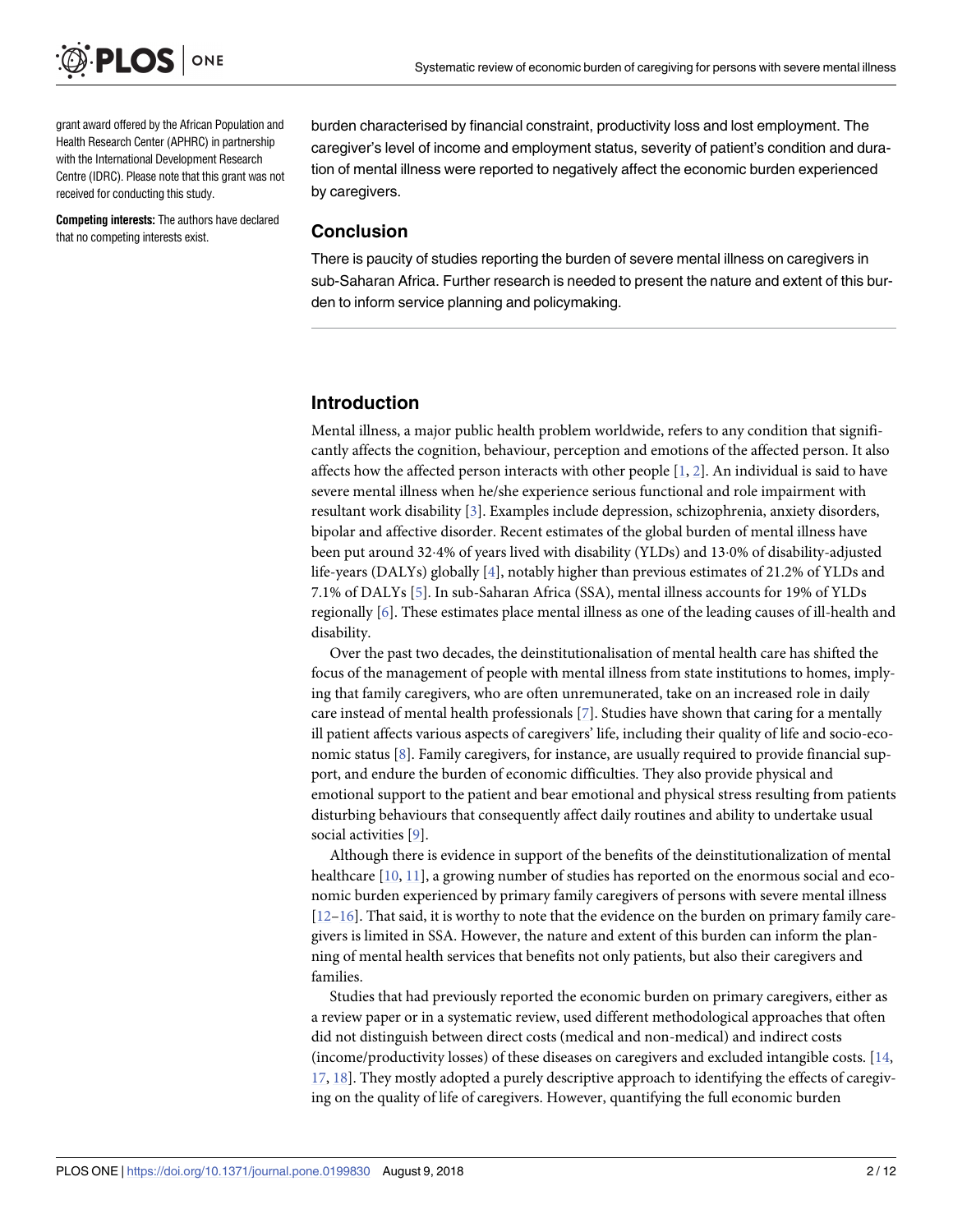<span id="page-2-0"></span>associated with a particular disease is key to formulating and prioritizing healthcare policies and interventions [\[19–21](#page-10-0)]. The objective of this study was to undertake a systematic review of the evidence on the economic burden of severe mental illness on primary family caregivers in SSA. Compared with previous reviews, this study also provides a description of the direct costs, indirect costs borne by primary family caregivers, and the factors affecting the reported burden.

#### **Materials and methods**

#### **Search strategy and data sources**

A systematic literature search was performed to search for peer-reviewed studies that tried to quantify the economic burden (direct, indirect and intangible costs) on caregivers of persons with severe mental disability in SSA with no date limitations up to September 2016. Searches were conducted in three major electronic databases (PubMed, CINAHL, EconLit and Web of Science) in 2016 from August to September to identify peer-reviewed publications, reports, and working papers using the following keywords: "economic burden", "cost of illness", "quality of life", "caregiver", "sub-Saharan Africa" and "severe disability". For the purposes of this study, individuals were considered to have severe mental illness if diagnosed with Dementia, Alzheimer, Depression, Bipolar Disorder, Affective Disorder and Schizophrenia. The search strategies were limited to English language only. A full overview of the electronic search strategies used for different databases is provided as supplementary data (S1 [Table](#page-9-0)). The multiple database searches were stored in EndNote X7 (Thompson Reuters, CA, USA). A full review protocol is available from PROSPERO (PROSPERO 2017: CRD42016051873).

#### **Inclusion and exclusion criteria**

All studies identified were screened for relevance based on predefined inclusion and exclusion criteria. The inclusion criteria were: 1) studies focused on the economic burden on primary family caregivers of people with severe mental illness; 2) studies reported on at least one of the mental illnesses defined as severe in this review; 3) studies with full text accessible; 4) studies with SSA as a setting and 5) studies published in English. Studies were excluded because they were full economic evaluation studies as defined by Drummond et al.[\[22\]](#page-10-0) These studies include cost effectiveness analysis, cost utility analysis and cost benefit analysis. Seven  $(n = 7)$ peer reviewed articles met these criteria and were included in the final review [\(Fig](#page-3-0) 1). Two authors independently screened all identified studies based on the title and abstract using the above-mentioned criteria. Disagreements were resolved through discussion after a review of the full-text of all potentially relevant studies. Authors used the Preferred Reporting Items for Systematic Reviews and Meta-Analysis (PRISMA) guidelines and diagram as a guide in identifying relevant studies for the review. A PRISMA flow chart illustrating the selection process is shown in S2 [Table](#page-9-0)

#### **Data extraction and analysis**

Data were extracted independently by two authors. Extracted data were discussed and discrepancies were resolved before final compilation of the results. For consistency in data extraction and subsequent reporting, authors developed a data extraction tool that was used to extract data from all eligible studies. Data extracted include information on study setting, study population and sample size, type of disease, study design, instrument/scale for measuring burden, characteristics of caregivers, direct costs, indirect costs, intangible costs, socioeconomic domain, overall burden rating methods and analysis, factors affecting burden of caregiving,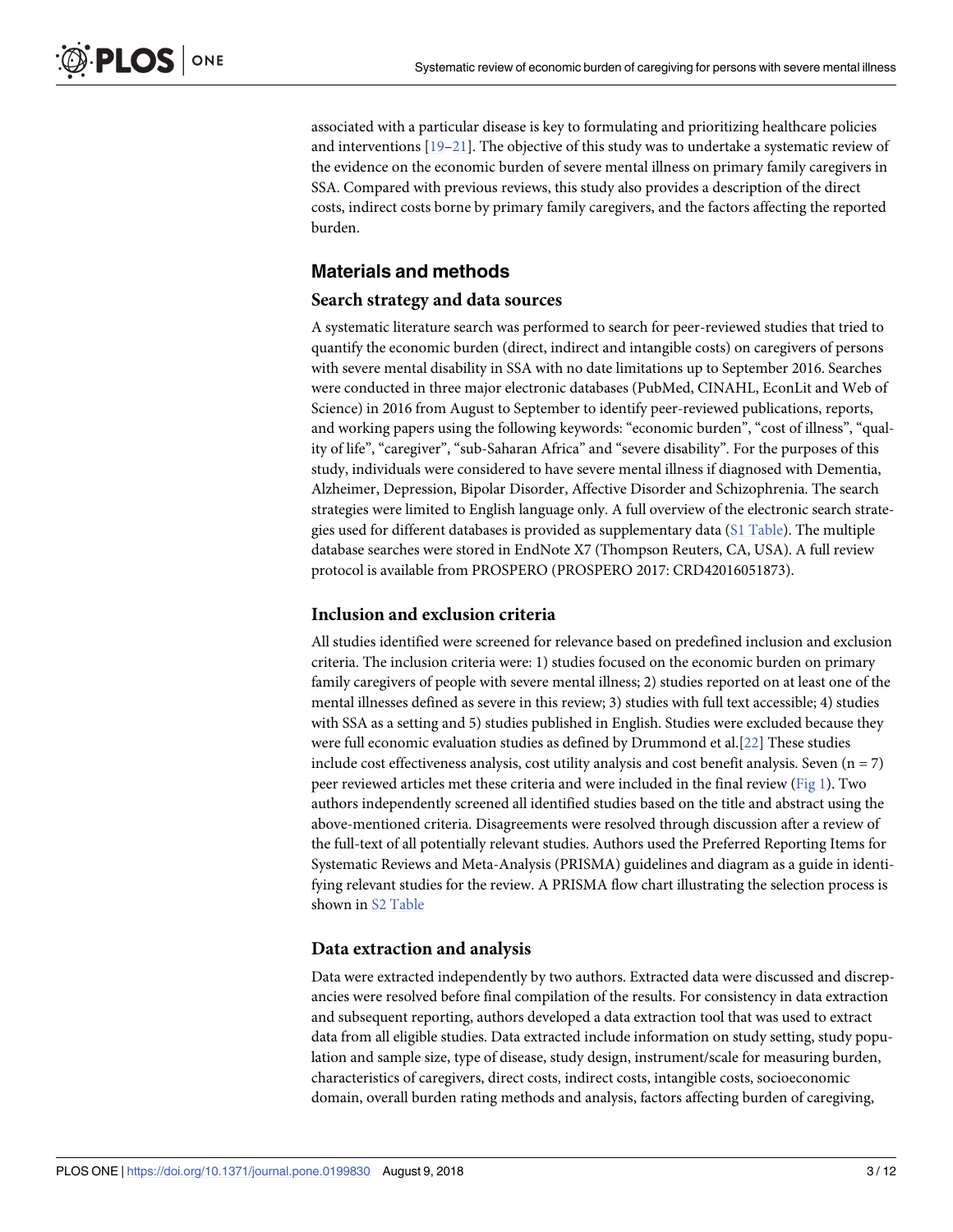

**[Fig](#page-2-0) 1. Flow diagram illustrating the steps involved in the review process.**

<https://doi.org/10.1371/journal.pone.0199830.g001>

and other relevant information. Extracted data were then entered and analysed in Microsoft Excel 2016. We employed qualitative methods in synthesising the data extracted. The extracted data were critically appraised qualitatively under two main headings: the characteristics of studies and the economic burden of caregivers of persons with severe mental illness.

Cost of illness studies (COIs) present the economic burden of an illness and can be conducted from a number of perspectives such as the patient, household, health systems and societal. Clabaugh and Ward [\[23\]](#page-11-0) argues that COIs provide policy makers with information on the relative importance of diseases to inform decisions on health priority setting among others. COIs focus on three types of costs; direct, indirect, and intangible [\[24\]](#page-11-0). Direct costs include medical costs and non-medical costs incurred due to an illness. Medical costs are the medical care expenditures for diagnosis, treatment, and rehabilitation, while non-medical costs are related to the consumption of non-healthcare resources, such as transportation, food, accommodation, household expenditures, relocation, and property losses, while seeking care. [\[24\]](#page-11-0). Indirect costs are costs for which resources are lost, but no direct payment is truly made. They can be classified into two groups: morbidity costs, which are mainly productivity losses borne by the individual and their family, employer, and society as a result of illness; and mortality costs, which are the present value of lost production owing to premature death ensuing from illness [\[25\]](#page-11-0). Therefore, we examined the economic burden as direct and indirect costs incurred by primary family caregivers' due to an illness of a family member; in this instance, severe mental illness. However, it is worth noting that, studies included in this review as to reporting

<span id="page-3-0"></span>PLOS ONE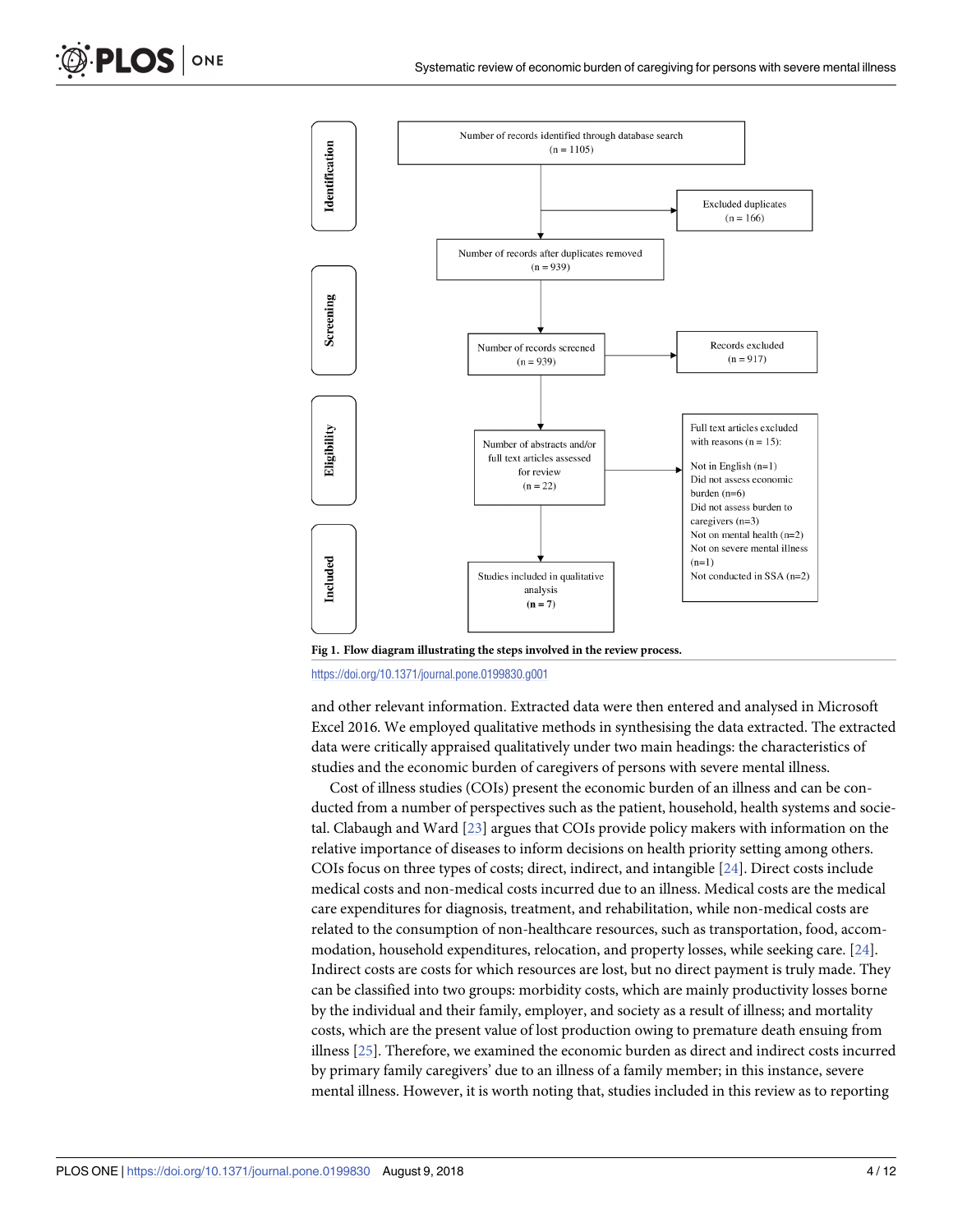<span id="page-4-0"></span>the economic burden of caregiving are those that reported the direct costs only or indirect costs only or both direct and indirect costs or direct. Those that reported only intangible cost that represents mainly psychosocial burden are not included in this review. The factors affecting the extent of this burden were also described.

#### **Results**

The systematic search identified 1105 papers; after the deletion of duplicates, 939 remained of which 917 were excluded after initial screening because they did not satisfy the inclusion criteria of the study. Studies that did not address mental illness but that were conducted in a SSA country were also excluded. Of the 22 studies whose full-text articles were assessed for eligibility, seven  $(n = 7)$  were included for the review. These studies were conducted in either a single SSA country or multiple countries, including a SSA country. Fifteen studies were excluded because they were not in English  $(n = 1)$ , did not report the economic burden (direct and indirect costs) of caregiving ( $n = 6$ ), did not assess the burden of caregivers ( $n = 3$ ), did not address mental illness ( $n = 2$ ), did not address severe disability as defined by this review ( $n = 1$ ) and studies not conducted in SSA  $(n = 2)$ .

#### **Characteristics of studies**

Six (86%) studies out of seven used a quantitative study design using a questionnaire, which was a caregiver burden tool either adapted for use or newly developed to capture the different aspects of caregivers' burden. The remaining study employed qualitative approach (in-depth interviews) to elicit the burden of caregivers using a semi-structured interview guide, with caregiver burden presented in a descriptive manner. Three (43%) of studies were conducted in Nigeria and one each in Ethiopia, Ghana, Zimbabwe and South Africa. Caregivers were recruited mainly at psychiatric health facilities, with sample size ranging from eight [\[26\]](#page-11-0) to 191 [\[12\]](#page-10-0) caregivers, as shown in [Table](#page-5-0) 1. Twenty nine percent (29%) of the studies used a caregiver burden scale: either a Zarit Burden Instrument (ZBI), Global Health Questionnaire (GHQ-12) or both [\[27,](#page-11-0) [28](#page-11-0)].

Severe mental illnesses evaluated were dementia [[29](#page-11-0)], bipolar disorder [[26](#page-11-0), [30](#page-11-0), [31](#page-11-0)], schizophrenia [[12](#page-10-0), [26,](#page-11-0) [27,](#page-11-0) [30,](#page-11-0) [32\]](#page-11-0), affective disorder [\[27\]](#page-11-0) and depression [\[12,](#page-10-0) [30\]](#page-11-0). Caregivers interviewed were mainly female and unemployed and had primary education or less. Those who were employed were usually self-employed, mainly farmers and petty traders. Caregivers were on average 40 years and above (mean of 46.34, SD 2.77); close family members, and usually a parent or sibling.

#### **Economic burden**

[Table](#page-6-0) 2 presents a description of how studies reviewed reported the economic burden incurred by caregivers. Five out of seven (71%) of studies reviewed described the component of direct and indirect cost and quantified them in either monetary terms or number of days lost in the case of indirect costs [\[12,](#page-10-0) [29–32\]](#page-11-0). (For the purposes of full disclosure, we acknowledge that the study cited [[12](#page-10-0)] was conducted by the first and last author of the current paper). Two (29%) described only what constituted direct and indirect cost. It is worth noting that one of these studies used qualitative in-depth interviews as a data collection method [[26](#page-11-0)]. Hence, as reported by authors, caregivers gave an account of spending money to seek care and losing some days of work for caregiving and travelling to seek care for relatives (see [Table](#page-7-0) 3). The reason for the other study not quantifying the direct and indirect cost even though it was a quantitative study remains unclear.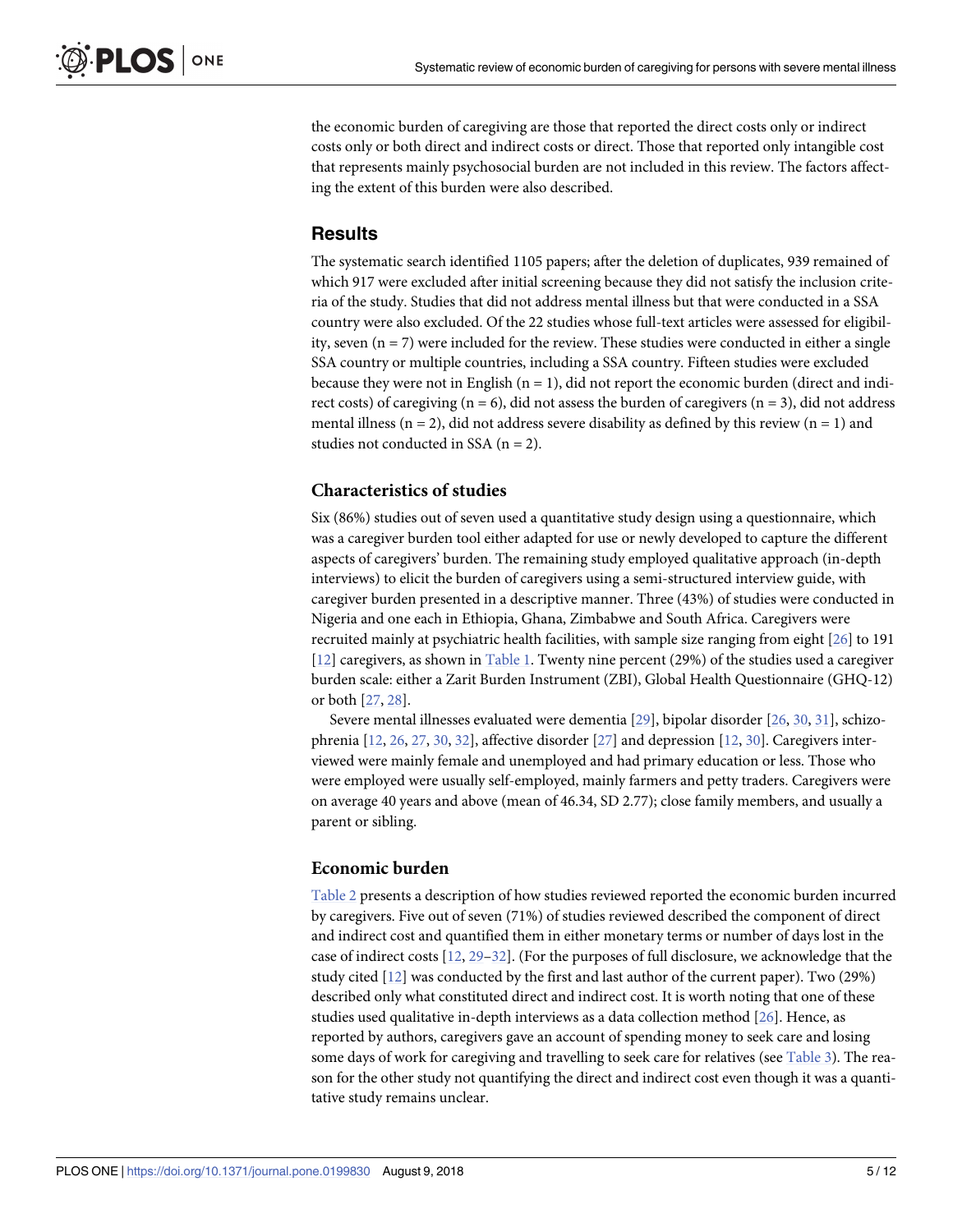#### <span id="page-5-0"></span>**[Table](#page-4-0) 1. Characteristics of studies reviewed.**

| Study                                                      | Country of<br>study                   | Study<br>design | <b>Instrument for measuring</b><br>burden                                                                                                                                                                        | <b>Study setting</b>                                                                                               | Sample<br>size                                    | <i><b>Characteristics of</b></i><br>caregivers                                                                                                                                                                                                                                | Type of mental<br>illness                                                                         |
|------------------------------------------------------------|---------------------------------------|-----------------|------------------------------------------------------------------------------------------------------------------------------------------------------------------------------------------------------------------|--------------------------------------------------------------------------------------------------------------------|---------------------------------------------------|-------------------------------------------------------------------------------------------------------------------------------------------------------------------------------------------------------------------------------------------------------------------------------|---------------------------------------------------------------------------------------------------|
| Suleiman, Ohaeri,<br>Lawal, Haruna,<br>Orija (1997) [32]   | Nigeria                               | Quantitative    | • Semi-structured interview<br>guide with questions on<br>patients and caregivers'<br>experiences.                                                                                                               | Psychiatric out-patient<br>clinic                                                                                  | 50                                                | • 44% were males.<br>• Mean age of 42.9<br>years<br>• 44% of respondents<br>not married, 56%<br>achieved at least<br>secondary level<br>education<br>$\cdot$ 44% were<br>unemployed.                                                                                          | Schizophrenia                                                                                     |
| Ohaeri (2001)<br>$[27]$                                    | Nigeria                               | Quantitative    | • A burden questionnaire<br>designed by authors<br>• General Health<br>Questionnaire (GHQ-12)                                                                                                                    | Psychiatric out-patient<br>clinic                                                                                  | 95                                                | • Mean age of 46.7<br>years for men and 47.3<br>years for women<br>• 18% (both male and<br>female) were<br>unemployed<br>• 56% were male, and<br>44% females                                                                                                                  | Schizophrenia and<br>Major Affective<br>Disorders                                                 |
| Nyati and Sebit<br>$(2002)$ [30]                           | Zimbabwe                              | Quantitative    | • Standardised questionnaire<br>capturing information on<br>problems faced and costs<br>incurred by caregivers and<br>community perception                                                                       | Rehabilitation centres,<br>community day<br>centres, resettlement<br>villages, psychiatric<br>units in 3 provinces | 66                                                | • Mean age of 48.8<br>years<br>• 94% of females were<br>unemployed<br>• 20% were males and<br>80% were females<br>• 78% had either no<br>education or primary<br>education<br>• 36% of caregivers<br>were unemployed                                                          | Any form of mental<br>illness, including<br>schizophrenia,<br>bipolar disorders and<br>depression |
| Prince M. (2004)<br>$[29]$                                 | 15 countries<br>including<br>Nigeria) | Quantitative    | • General health<br>questionnaire (GHQ-12)<br>instrument<br>• Zarit burden instrument<br>(ZBI)<br>• Economic impact was<br>assessed using client service<br>receipt inventory                                    | Identification from<br>general population and<br>snowballing                                                       | 706 in<br>total but<br>only 20<br>from<br>Nigeria | $\cdot$ 70% were aged 40-64<br>years., and 30% were<br>$<$ 40 years<br>$\cdot$ 50% were<br>unemployed<br>• 5% were males and<br>95% females<br>• Caregivers were<br>mostly spouses (45%<br>wives) or child (45%)<br>of the patient                                            | Dementia                                                                                          |
| Zergaw,<br>Hailemariam,<br>Alem and Kebed<br>$(2008)$ [31] | Ethiopia                              | Quantitative    | Questionnaire measuring the<br>longitudinal burden<br>measurement using out-of-<br>pocket medical expenses for<br>health services, time lost due<br>to caregiving and the extent<br>of family caregiving burden. | Homes of participants                                                                                              | 190                                               | • 40% were males, and<br>60% females.<br>• Mean age of 37.58<br>years with mean family<br>size of $6.23$ .<br>• Over 80% of the<br>respondents were<br>married.<br>• More than 60% were<br>illiterates with about<br>being housewives<br>• 85% were parents of<br>the patient | Bipolar Disorder                                                                                  |
| Mavundla, Toth<br>and Mphelane<br>$(2009)$ [26]            | South Africa                          | Qualitative     | Semi-structured interview<br>guide with questions on<br>caregivers' experiences with<br>caregiving                                                                                                               | Recruitment done at<br>community clinics, but<br>interviews conducted<br>at Homes of<br>participants               | 8                                                 | • Mean age of 56.9<br>years<br>• 12% were males, and<br>88% females<br>• 75% were parents of<br>the patient. The<br>remaining 25% were<br>either a wife or a sister                                                                                                           | Any form of mental<br>illness schizophrenia,<br>and bipolar disorders                             |

(*Continued*)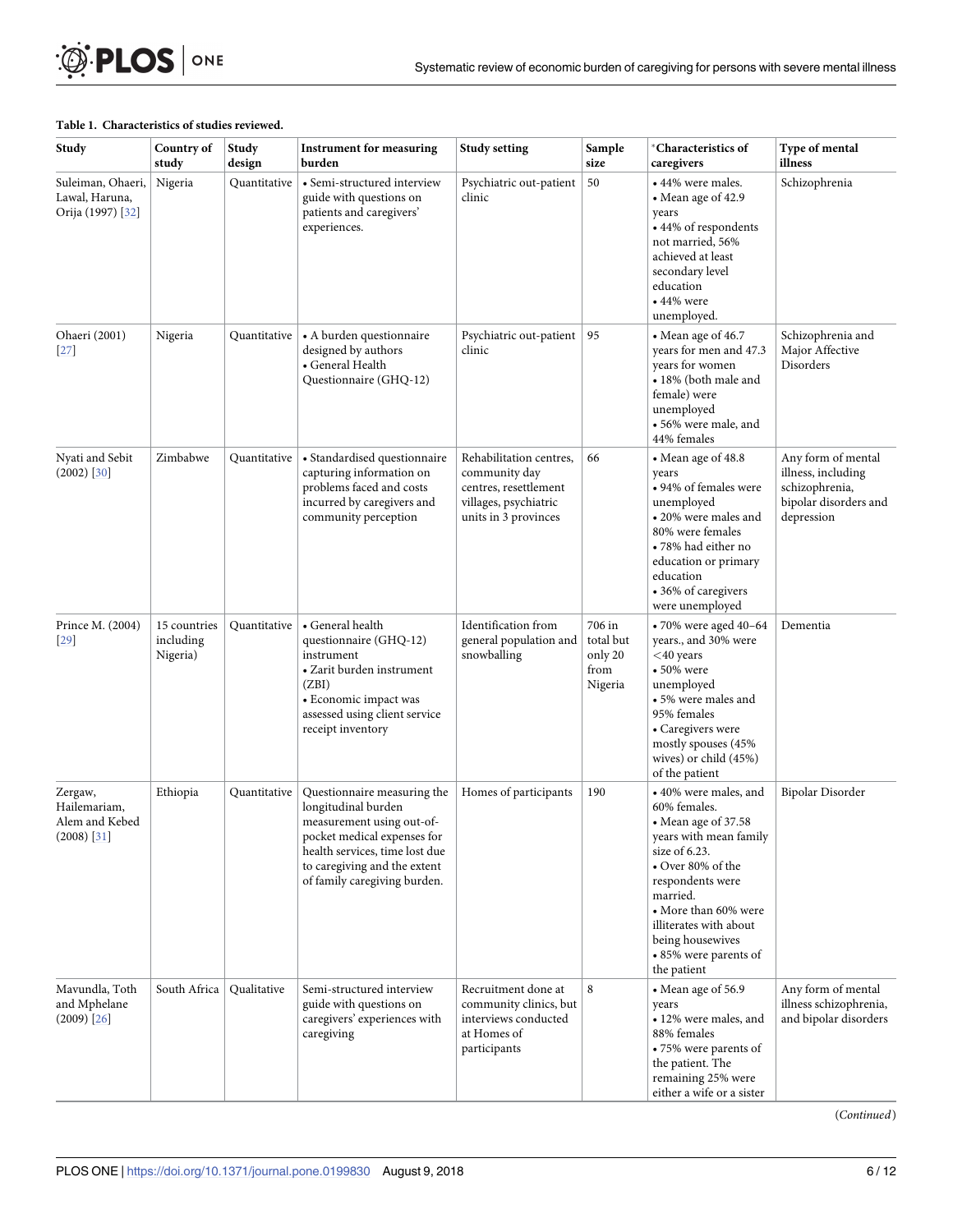#### <span id="page-6-0"></span>**Table 1.** (Continued)

| Study                                                         | Country of<br>study | Study<br>design | <b>Instrument for measuring</b><br>burden                                                                                                           | <b>Study setting</b>              | Sample<br>size | *Characteristics of<br>caregivers                                                                                                                | Type of mental<br>illness                                      |
|---------------------------------------------------------------|---------------------|-----------------|-----------------------------------------------------------------------------------------------------------------------------------------------------|-----------------------------------|----------------|--------------------------------------------------------------------------------------------------------------------------------------------------|----------------------------------------------------------------|
| Addo.<br>Nonvignon and<br>Aikins (2013)<br>$\lceil 12 \rceil$ | Ghana               | Quantitative    | A semi-structured<br>questionnaire with questions<br>on the direct, indirect and<br>intangible costs of household<br>members who were<br>caregivers | Psychiatric out-patient<br>clinic | 191            | • 40% were males, and<br>60% females<br>• Most were within $20-$<br>39 age cohort.<br>$\bullet$ Over 70% of the<br>respondents were<br>employed. | Any form of mental<br>illness schizophrenia,<br>and depression |

#### Footnote

Characteristics of each study is presented as provided in the individual studies reviewed, hence the differences seen in the categories of characteristics reported

#### <https://doi.org/10.1371/journal.pone.0199830.t001>

[Table](#page-7-0) 3 presents a detailed description of the economic burden as reported by studies, and the factors affecting them. Only four (57%) out of seven studies examined the factors that affected the burden experienced by caregivers, and these included duration of illness, severity of symptoms, and socio-economic status of both caregivers and patients. The burden of caregiving was positively associated with these factors, as further explained in [Table](#page-7-0) 3. For instance, as stated by Prince [\[29\]](#page-11-0), caregivers were likely to spend more productive time to care for persons with severe and debilitating symptoms.

#### **Discussion**

This review focused on the economic burden of caregivers of persons with severe mental illness in SSA countries only. It is the first to be conducted for SSA and provides an overview of the economic burden experienced by caregivers of severely mentally ill persons. This is especially important, as very little study has been conducted in the area of mental health in the region, most especially the burden it confers on caregivers. Meanwhile, unlike most developed countries, there are no rehabilitation centres and other supportive services tailored for people living with mental illness, hence family members, who are primary caregivers, bear the responsibility of caring for patients who are not institutionalised. Therefore, we conducted this review to collate studies in this area for easy access by policy makers who may not have the time or resources to systematically search for them, for possible input into policymaking, when needed. In addition, the review sought to report the quantity of studies available in this area to inform future research. Hence, the review excludes results from other parts of the world.

#### **[Table](#page-4-0) 2. Components of economic burden assessed and reported by reviewed studies.**

|                                                    | Direct costs |            | <b>Indirect costs</b> |            |  |
|----------------------------------------------------|--------------|------------|-----------------------|------------|--|
|                                                    | Described    | Quantified | Described             | Quantified |  |
| Suleiman, Ohaeri, Lawal, Haruna, Orija (1997) [32] |              |            |                       |            |  |
| Ohaeri (2001) [27]                                 |              |            |                       |            |  |
| Nyati and Sebit (2002) [30]                        |              |            |                       |            |  |
| Prince M. (2004) [29]                              |              |            |                       |            |  |
| Zergaw, Hailemariam, Alem and Kebed (2008) [31]    |              |            |                       |            |  |
| Mavundla, Toth and Mphelane (2009) [26]            |              |            |                       |            |  |
| Addo, Nonvignon and Aikins (2013) [12]             |              |            |                       |            |  |

Footnote:  $\sqrt{ }$  = Described or quantified where described means acknowledging the cost and defining what it constitute and quantified means reporting the amount either as the number of days lost like for indirect cost and/or estimating it in monetary terms).

<https://doi.org/10.1371/journal.pone.0199830.t002>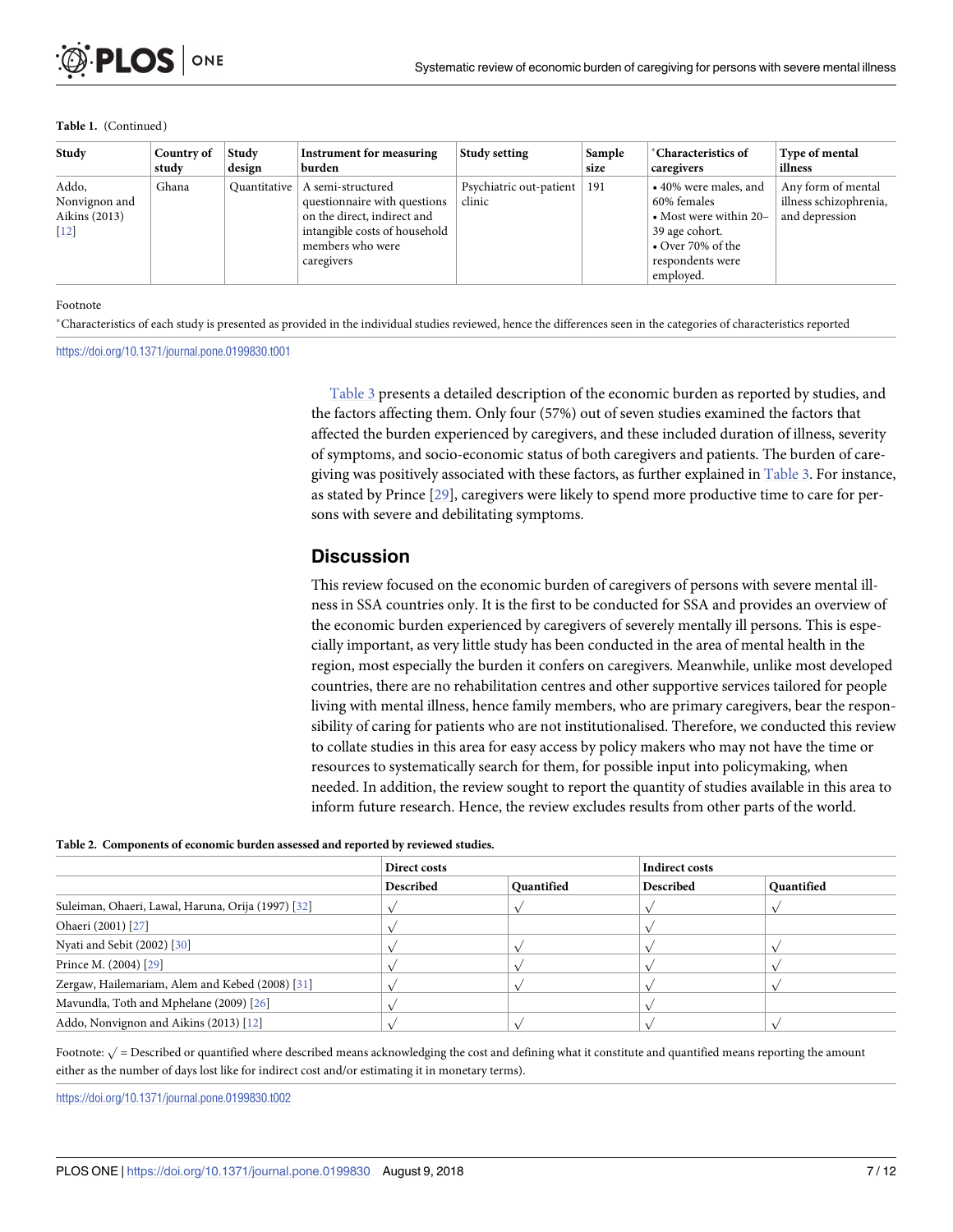<span id="page-7-0"></span>

| OPLOS ONE |  |
|-----------|--|
|-----------|--|

| Study                                                      | Direct costs                                                                                                                                                                                                                                                   | <b>Indirect costs</b>                                                                                                                                                                                                                                         | Factors affecting burden                                                                                                                                                                                                                                                                                                                                                                        |
|------------------------------------------------------------|----------------------------------------------------------------------------------------------------------------------------------------------------------------------------------------------------------------------------------------------------------------|---------------------------------------------------------------------------------------------------------------------------------------------------------------------------------------------------------------------------------------------------------------|-------------------------------------------------------------------------------------------------------------------------------------------------------------------------------------------------------------------------------------------------------------------------------------------------------------------------------------------------------------------------------------------------|
| Suleiman, Ohaeri,<br>Lawal, Haruna, Orija<br>$(1997)$ [32] | • Mean total cost of schizophrenia in six months<br>was US\$ 35.9<br>• The cost of antipsychotic drugs accounts for<br>52.8% of the total cost                                                                                                                 | • Relative's loss of working days<br>ranged from 5 to 8 days.<br>• Caregivers lost earnings estimated<br>at US\$2.5 per person during the six<br>month period                                                                                                 | The purchasing price of drugs was a significant<br>predictor of total cost of illness                                                                                                                                                                                                                                                                                                           |
| Ohaeri (2001) [27]                                         | • *2. 23.2% family took moderate/major loan or<br>sold property to sustain caregiving                                                                                                                                                                          | • *1. 37.9% of caregivers reported<br>loss of revenue to direct care for<br>patient                                                                                                                                                                           | • Caregivers of patients who were separated/<br>divorced experienced a higher and routine family<br>burden and financial distress than caregivers of<br>patients who were married. Same applied to global<br>rating of difficulty with caring for the patient<br>• Caregivers who were unemployed experienced<br>significantly higher financial burden, subjective<br>burden, and GHQ-12 scores |
| Nyati and Sebit (2002)<br>$[30]$                           | • Mean hospital costs 0.01 USD<br>Transportation costs 0.05 USD                                                                                                                                                                                                | • Time spent for care giving ranged<br>0-3 hours per day<br>• Mean travel time-107mins (SD<br>83.8mins)                                                                                                                                                       | Not assessed                                                                                                                                                                                                                                                                                                                                                                                    |
| Prince M. (2004) [29]                                      | • Median healthcare costs (services, medicines and<br>transportation) of 14.1USD<br>• Monies paid to professional careers for<br>caregiving (10% of caregivers)                                                                                                | • Hours spent in informal support<br>per week ranged from none (45%)<br>to 1-10hrs (30%) and 11+hrs (25%)<br>• Median hours per day spent with<br>patient was 4<br>• Median hours spent per day<br>assisting with activities of daily<br>living was $9(6-12)$ | Characteristics of patients such as number of<br>behavioural symptoms and clinical dementia<br>ratings highly correlated with the time spent in<br>caregiving (assisting with activities of daily living)                                                                                                                                                                                       |
| Zergaw, Hailemariam,<br>Alem and Kebed<br>$(2008)$ [31]    | Mean annual out-of-pocket direct medical<br>expenses of \$93.93                                                                                                                                                                                                | Family caregivers lost 1.78 days of<br>work due to caregiving                                                                                                                                                                                                 | Duration of illness.                                                                                                                                                                                                                                                                                                                                                                            |
| Mavundla, Toth and<br>Mphelane (2009) [26]                 | • *Caregivers reported monies spent on food,<br>transportation, providing shelter and buying<br>medicines                                                                                                                                                      | • * Productivity loss to caregiving<br>• *Travel time to seek care<br>• * Inability to sustain regular jobs                                                                                                                                                   | Not assessed                                                                                                                                                                                                                                                                                                                                                                                    |
| Addo, Nonvignon and<br>Aikins (2013) [12]                  | • Average household cost of mental healthcare per<br>patient per month was US\$ 160<br>• Direct cost included medical (drugs and<br>consultation fees) and non-medical costs<br>(transportation, food, hiring of career and<br>accommodation during admission) | • Average indirect cost 133.31USD<br>• Indirect cost constituted<br>productivity loss due to caregiving,<br>lost employment, travel time, and<br>waiting time                                                                                                 | Not assessed                                                                                                                                                                                                                                                                                                                                                                                    |

#### **[Table](#page-4-0) 3. Economic burden of caregivers of severe mentally ill patients.**

Direct or indirect costs were only described, but not quantified in monetary terms

GHQ-12 = General Health Questionnaire item 12-scale, HADS = Hospital Anxiety and Depression Scale, ZBI = Zarit Burden Instrument

<https://doi.org/10.1371/journal.pone.0199830.t003>

While  $71\%$  (n = 5) of papers reviewed in the current study described and quantified both direct and indirect costs due to caregiving, the remaining two (29%) studies described them. Socio-economic characteristics of caregivers such as employment status and income level, and patient characteristics, such severity of symptoms and duration of illness, positively affected the economic burden reported by caregivers. The study searched four different databases for published literature.

Other studies assessing the burden (which includes economic) on informal caregivers of any form of mental illness either among SSA population [[18](#page-10-0)] or those from other parts of the world caregivers [\[17,](#page-10-0) [26,](#page-11-0) [27,](#page-11-0) [29,](#page-11-0) [30](#page-11-0), [33](#page-11-0), [34](#page-11-0)], who concentrated on the effect of caregiving on the quality of life of caregivers. These studies used a scale measuring the psychological and physical aspects of caregiving that contributed to the burden experienced by caregivers. This methodological approach of estimating the burden of mental illness can explain the use of burden scales by two (29%) of the papers reviewed in the current study. Just as the quality of life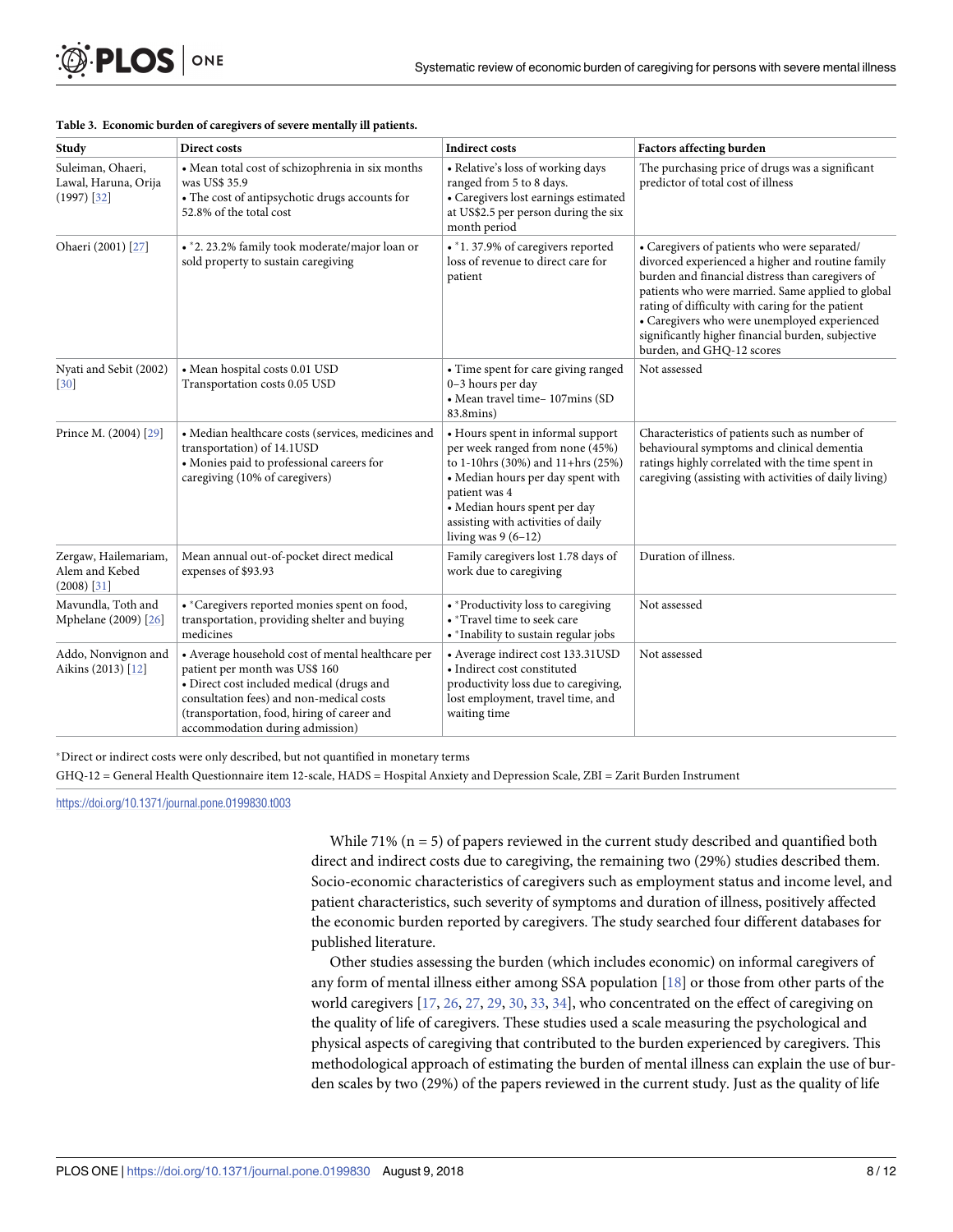<span id="page-8-0"></span>affects every dimension of the caregivers' life, other forms of economic burden; direct costs and indirect costs also affects the quality of life of the caregiver either directly or indirectly.

For instance, while the psychological burden of caregiving was reported by some studies conducted in SSA to be higher among patients with long duration of illness and severe and debilitating symptoms [[28](#page-11-0), [35](#page-11-0), [36](#page-11-0)], the current review also showed that these illness characteristics were also associated with higher productivity losses as caregivers tended to spend more time caring for such patients [\[29,](#page-11-0) [31\]](#page-11-0). Therefore, the indirect costs in the form of productivity losses constituted the largest portion of the total economic burden, as reported by Addo et al. [\[12\]](#page-10-0). Our findings also corroborate that of Sado et al. et al. [[37](#page-11-0)] in their review of the burden of schizophrenia conducted among Japanese population, and Pratima et al. [[34](#page-11-0)] who assessed the burden of severe mental illness among caregivers in Delhi, India. This study further affirms a review by Fajutrao et al [[38](#page-11-0)] on indirect costs (lost productivity in particular) being a major contributor to the burden of bipolar disorder in Europe.

We further found that 17–50% of caregivers of persons with severe mental illness were unemployed. It is worth noting that, although, the methodological approach used in this study cannot establish a causal relationship between unemployment and caregiving, evidence from the papers reviewed provided a possible association between these two variables. This is evidenced by a majority of caregivers reporting inability to work either full time or part-time due to their caregiving responsibilities [\[27,](#page-11-0) [29,](#page-11-0) [30\]](#page-11-0). Those doing any form of work also reported that they had to cut back on the number of working hours [[12](#page-10-0), [26](#page-11-0)]. Indeed, Bauer and Sousa-Poza in their discussion paper that reviewed a number of studies investigating the relationship between informal caregiving and lower levels of employment concluded that, there was an association between these two variables, even though the affected labour force is small [[33](#page-11-0)]. That said, further research need to be conducted to understand how caregiving responsibilities affect household income and productivity among those caring for the severely mentally ill, as these conditions are chronic and tend to be debilitating in most instances, hence the extent of caregiving is expected to vary compared to that of the general population.

Productivity losses due to caregiving is a major economic burden on both the caregiver and the society as a whole, hence must not be overlooked. Unfortunately, majority (86%) of studies reviewed did not estimate this portion of economic burden monetary terms [[26](#page-11-0), [27](#page-11-0), [29–32\]](#page-11-0). This is a major limitation of these studies. Another shortfall of two (29%) of these studies is that they failed to estimate the direct costs incurred by caregivers in caring for their family members, such as financial resources expended in the form of transportation, cost of drugs, cost of consultations and hospitalizations among others.

The importance of this burden was presented by an earlier study which reported that 23% of families of persons with schizophrenia and affective disorders resorted to either selling their property or taking a moderate to mild loan to be able to continue seeking care for their relatives [[27](#page-11-0)]. In our review, only Addo et al [\[12\]](#page-10-0) and Nyati and Sebit [\[30\]](#page-11-0) presented the direct medical and non-medical costs borne by primary caregivers of mentally ill patients in monetary terms. In another study that described the burden of mental illness in Ghana, caregivers reported selling their property in the effort to take care of their relatives who suffered from severe mental illness [[8\]](#page-10-0). As described in this review, Jack-Ide [\[39\]](#page-11-0) and Allers et al [\[13\]](#page-10-0) also reported the costs borne by caregivers of patients living with mental illness (epilepsy) in the form of transportation, costs of medication and time spent in seeking care and for caregiving. Aller et al further stressed that these costs might vary according to the severity of the condition, the response to treatment, and the duration of illness, which is similar to what is reported by some studies included in this review.

It is evident that the direct and indirect costs incurred by caregivers is substantial, given the economic context of the study area. For instance, Addo et al [\[12\]](#page-10-0) report that about 71% of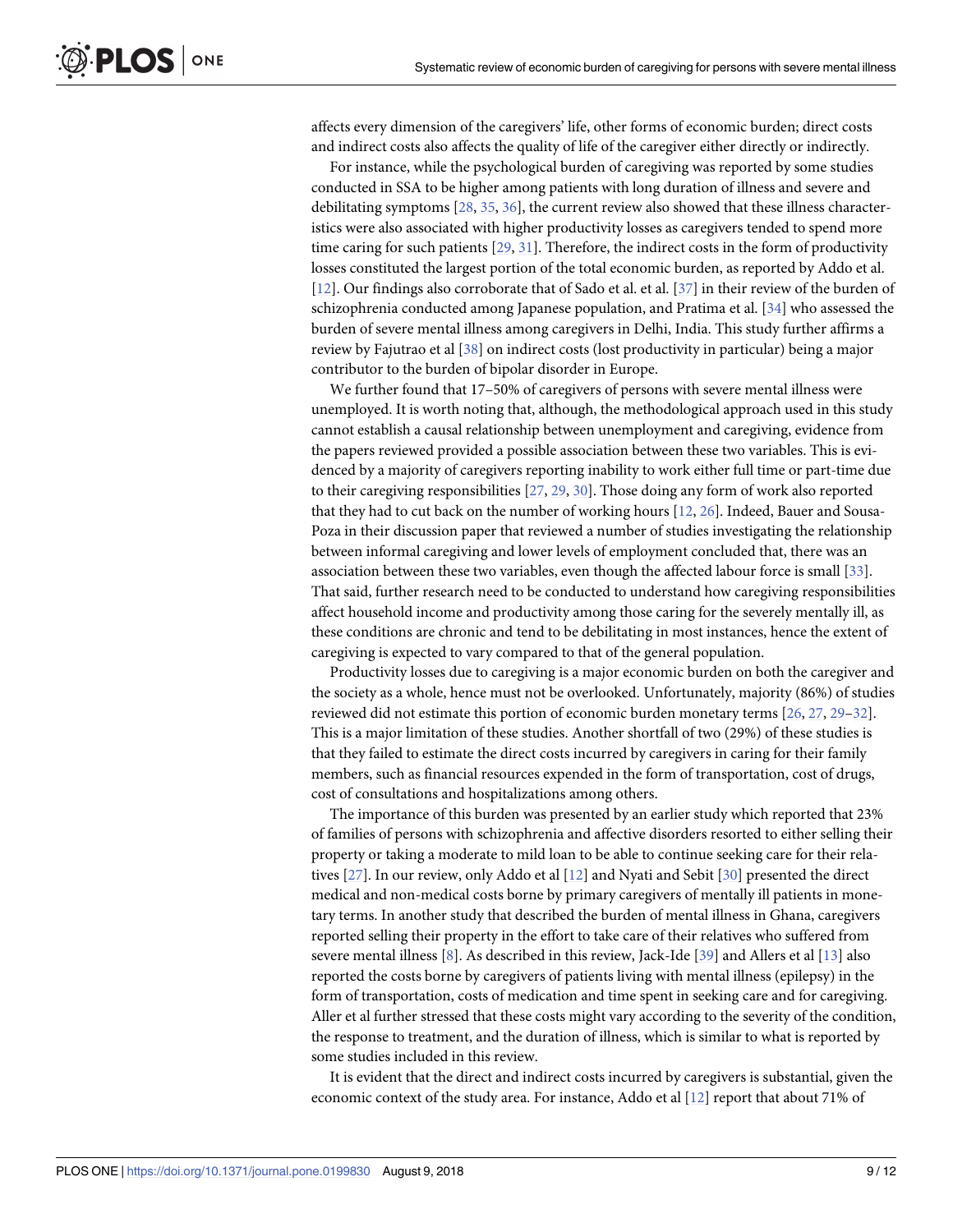<span id="page-9-0"></span>caregivers in Ghana reported monthly income of less than \$223, consistent with recent estimate that about 94% of caregivers (of elderly persons) in Ghana reported monthly incomes of less than \$224 [\[40\]](#page-11-0). Therefore, failure to identify, measure and quantify these costs leads to an underestimation of the economic burden experienced by informal caregivers of persons with severe mental illness. As a result, policy makers are misinformed of the exact burden on informal caregivers when findings from such studies are considered for decision-making, leading to mental health planning that fails to address the needs of caregivers.

The findings of this review are limited because the search strategy was limited to peer-reviewed and published articles in international databases. Unpublished reports, seminar presentations, doctoral and master's theses and studies from the grey literature were not captured. Furthermore, relevant information published in journals that are not registered online was also not included in the review. The findings of the review might have been biased as they were subject to reviewers' interpretation. However, this limitation was minimised, as two reviewers used a standardised data extraction tool to extract data independently and resolved discrepancies through discussion.

### **Conclusion**

In SSA countries, there remains a paucity of literature examining the economic burden for caregivers of persons with severe mental illness. However, for decision makers to make mental health policies that adequately address the needs of the recent paradigm of mental health care delivery, deinstitutionalization, they need to be provided with information of both its benefits and consequences. Some of the consequences of deinstitutionalisation can be established by estimating the burden, including, but not restricted to, quantifying the economic burden of mental healthcare to caregivers.

## **Supporting information**

**S1 [Table.](http://www.plosone.org/article/fetchSingleRepresentation.action?uri=info:doi/10.1371/journal.pone.0199830.s001) Search strategy.** (PDF)

**S2 [Table.](http://www.plosone.org/article/fetchSingleRepresentation.action?uri=info:doi/10.1371/journal.pone.0199830.s002) PRISMA 2009 checklist.** (DOC)

## **Acknowledgments**

Preliminary findings of this study were presented at the Thirteenth Workshop on Costs and Assessment in Psychiatry—Mental Health Policy and Economics in Venice by SAA, whose participation was funded by an African Doctoral Dissertation Research Fellowship (ADDRF) re-entry grant award offered by the African Population and Health Research Center (APHRC) in partnership with the International Development Research Centre (IDRC).

### **Author Contributions**

**Conceptualization:** Rebecca Addo, Yesim Tozan, Justice Nonvignon.

**Formal analysis:** Rebecca Addo, Samuel Agyei Agyemang.

**Methodology:** Rebecca Addo, Samuel Agyei Agyemang, Yesim Tozan, Justice Nonvignon.

**Writing – original draft:** Rebecca Addo, Samuel Agyei Agyemang, Justice Nonvignon.

**Writing – review & editing:** Rebecca Addo, Samuel Agyei Agyemang, Yesim Tozan, Justice Nonvignon.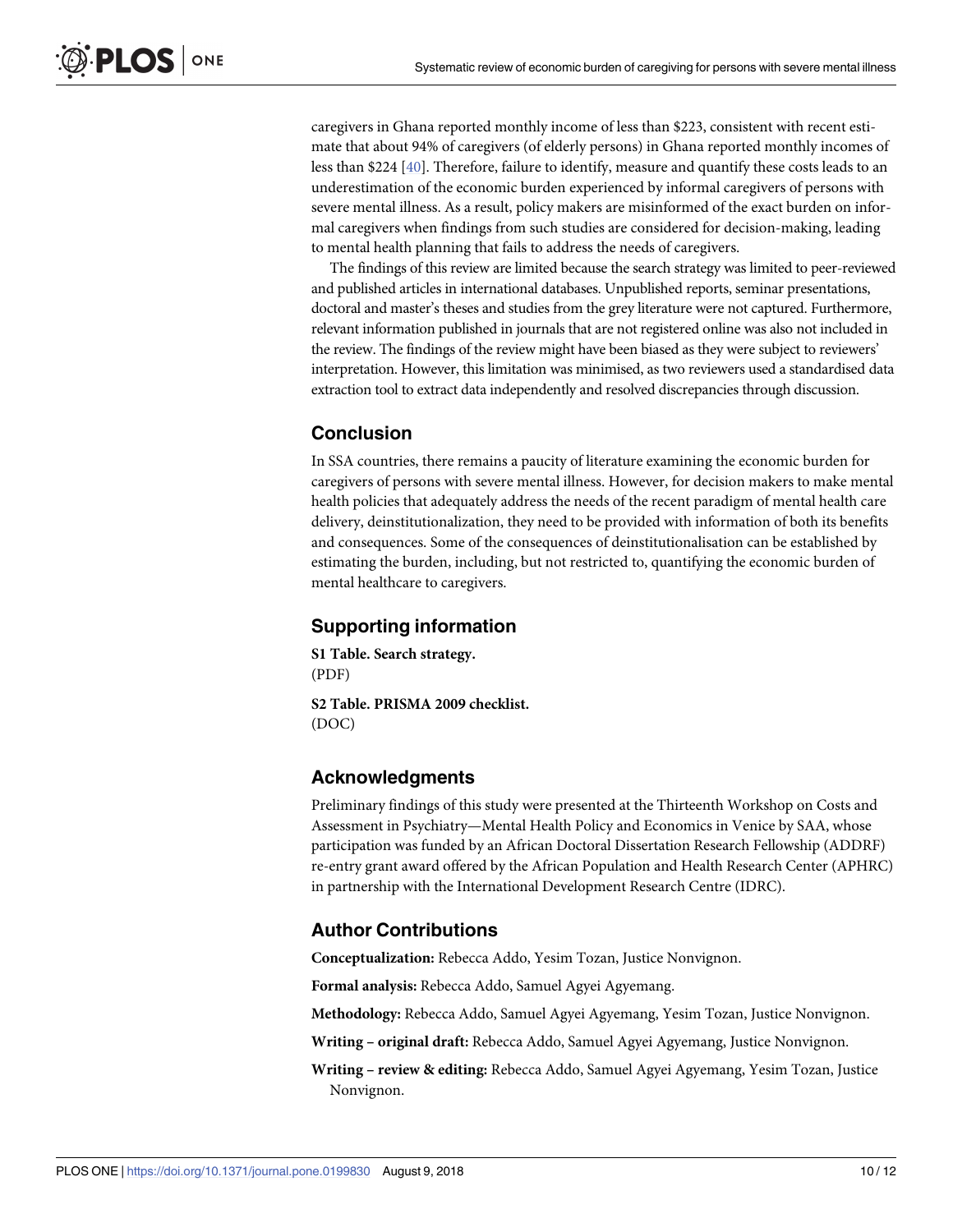#### <span id="page-10-0"></span>**References**

- **[1](#page-1-0).** Manderscheid RW, Ryff CD, Freeman EJ, McKnight-Eily LR, Dhingra S, Strine TW. Evolving definitions of mental illness and wellness. Prev Chronic Dis. 2010; 7(1):A19. PMID: [20040234](http://www.ncbi.nlm.nih.gov/pubmed/20040234)
- **[2](#page-1-0).** Mental disorders [Internet]. WHO. 2017 [cited 19/05/2017]. Available from: [http://www.who.int/](http://www.who.int/mediacentre/factsheets/fs396/en/) [mediacentre/factsheets/fs396/en/](http://www.who.int/mediacentre/factsheets/fs396/en/).
- **[3](#page-1-0).** Kessler RC, Chiu WT, Demler O, Walters EE. Prevalence, severity, and comorbidity of 12-month DSM-IV disorders in the National Comorbidity Survey Replication. Archives of general psychiatry. 2005; 62 (6):617–27. <https://doi.org/10.1001/archpsyc.62.6.617> PMID: [15939839](http://www.ncbi.nlm.nih.gov/pubmed/15939839)
- **[4](#page-1-0).** Vigo D, Thornicroft G, Atun R. Estimating the true global burden of mental illness. The lancet Psychiatry. 2016; 3(2):171–8. Epub 2016/02/07. [https://doi.org/10.1016/S2215-0366\(15\)00505-2](https://doi.org/10.1016/S2215-0366(15)00505-2) PMID: [26851330](http://www.ncbi.nlm.nih.gov/pubmed/26851330).
- **[5](#page-1-0).** Institute for Health Metrics and Evaluation. The Global Burden of Disease: Generating Evidence, Guiding Policy–European Union and European Free Trade Association Regional Edition. Seattle: IHME, 2013.
- **[6](#page-1-0).** Whiteford HA, Degenhardt L, Rehm J, Baxter AJ, Ferrari AJ, Erskine HE, et al. Global burden of disease attributable to mental and substance use disorders: findings from the Global Burden of Disease Study 2010. The Lancet. 382(9904):1575–86. [https://doi.org/10.1016/S0140-6736\(13\)61611-6](https://doi.org/10.1016/S0140-6736(13)61611-6)
- **[7](#page-1-0).** Thompson EH, Doll W. The burden of families coping with the mentally ill: An invisible crisis. Family Relations. 1982; 31:379–88.
- **[8](#page-1-0).** Ae-Ngibise KA, Doku VCK, Asante KP, Owusu-Agyei S. The experience of caregivers of people living with serious mental disorders: a study from rural Ghana. Global Health Action. 2015; 8: [https://doi.org/](https://doi.org/10.3402/gha.v8.26957) [10.3402/gha.v8.26957](https://doi.org/10.3402/gha.v8.26957) PMC4429259. PMID: [25967587](http://www.ncbi.nlm.nih.gov/pubmed/25967587)
- **[9](#page-1-0).** World Health Organization. WHO mental health: a call for action by World Health Ministers. Ministerial round tables. 54th World Health Assembly. WHO. Geneva, Switzerland, 2001.
- **[10](#page-1-0).** Emerson E, Hatton C. Deinstitutionalization in the UK and Ireland: Outcomes for service users. Journal of Intellectual & Developmental Disability. 1996; 21(1):17–37. [https://doi.org/10.1080/](https://doi.org/10.1080/13668259600033021) [13668259600033021](https://doi.org/10.1080/13668259600033021)
- **[11](#page-1-0).** Kliewer SP. Deinstitutionalization: Its Impact on Community Mental Health–ERIC. 2009.
- **[12](#page-1-0).** Addo R, Nonvignon J, Aikins M. Household costs of mental health care in Ghana. The journal of mental health policy and economics. 2013; 16(4):151–9. Epub 2014/02/15. PMID: [24526584.](http://www.ncbi.nlm.nih.gov/pubmed/24526584)
- **[13](#page-8-0).** Allers K, Essue BM, Hackett ML, Muhunthan J, Anderson CS, Pickles K, et al. The economic impact of epilepsy: a systematic review. BMC Neurology. 2015; 15:245. [https://doi.org/10.1186/s12883-015-](https://doi.org/10.1186/s12883-015-0494-y) [0494-y](https://doi.org/10.1186/s12883-015-0494-y) PMC4660784. PMID: [26607561](http://www.ncbi.nlm.nih.gov/pubmed/26607561)
- **[14](#page-1-0).** Bhimani R. Understanding the Burden on Caregivers of People with Parkinson's: A Scoping Review of the Literature. Rehabilitation Research and Practice. 2014; 2014:8. [https://doi.org/10.1155/2014/](https://doi.org/10.1155/2014/718527) [718527](https://doi.org/10.1155/2014/718527) PMID: [25298895](http://www.ncbi.nlm.nih.gov/pubmed/25298895)
- **15.** Savage S, Bailey S. The impact of caring on caregivers' mental health: a review of the literature. Australian Health Review. 2004; 27(1):111–7. <https://doi.org/10.1071/AH042710111>. PMID: [15362303](http://www.ncbi.nlm.nih.gov/pubmed/15362303)
- **[16](#page-1-0).** Vaingankar JA, Chong SA, Abdin E, Picco L, Jeyagurunathan A, Zhang Y, et al. Care participation and burden among informal caregivers of older adults with care needs and associations with dementia. International Psychogeriatrics / Ipa. 2016; 28(2):221–31. <https://doi.org/10.1017/S104161021500160X> PMC4720142. PMID: [26478530](http://www.ncbi.nlm.nih.gov/pubmed/26478530)
- **[17](#page-1-0).** Caqueo-Urizar A, Gutierrez-Maldonado J, Miranda-Castillo C. Quality of life in caregivers of patients with schizophrenia: a literature review. Health Qual Life Outcomes. 2009; 7:84. Epub 2009/09/15. <https://doi.org/10.1186/1477-7525-7-84> PMID: [19747384](http://www.ncbi.nlm.nih.gov/pubmed/19747384); PubMed Central PMCID: PMCPmc2749816.
- **[18](#page-1-0).** Esan O, Esan A. Epidemiology and burden of bipolar disorder in Africa: a systematic review of data from Africa. Social Psychiatry and Psychiatric Epidemiology. 2016; 51(1):93–100. [https://doi.org/10.](https://doi.org/10.1007/s00127-015-1091-5) [1007/s00127-015-1091-5](https://doi.org/10.1007/s00127-015-1091-5) PMID: [26155900](http://www.ncbi.nlm.nih.gov/pubmed/26155900)
- **[19](#page-2-0).** Costa N, Derumeaux H, Rapp T, Garnault V, Ferlicoq L, Gillette S, et al. Methodological considerations in cost of illness studies on Alzheimer disease. Health Economics Review. 2012; 2(1):18. [https://doi.](https://doi.org/10.1186/2191-1991-2-18) [org/10.1186/2191-1991-2-18](https://doi.org/10.1186/2191-1991-2-18) PMID: [22963680](http://www.ncbi.nlm.nih.gov/pubmed/22963680)
- **20.** Kobelt G. Health Economics An Introduction To Economic Evaluation 2. London: Office of Health Economics2002.
- **[21](#page-2-0).** Tarricone R. Cost-of-illness analysis. What room in health economics? Health policy (Amsterdam, Netherlands). 2006; 77(1):51–63. Epub 2005/09/06. <https://doi.org/10.1016/j.healthpol.2005.07.016> PMID: [16139925](http://www.ncbi.nlm.nih.gov/pubmed/16139925).
- **[22](#page-2-0).** Drummond MF, Sculpher MJ, Claxton K, Stoddart GL, Torrance GW. Methods for the economic evaluation of health care programmes: Oxford university press; 2015.